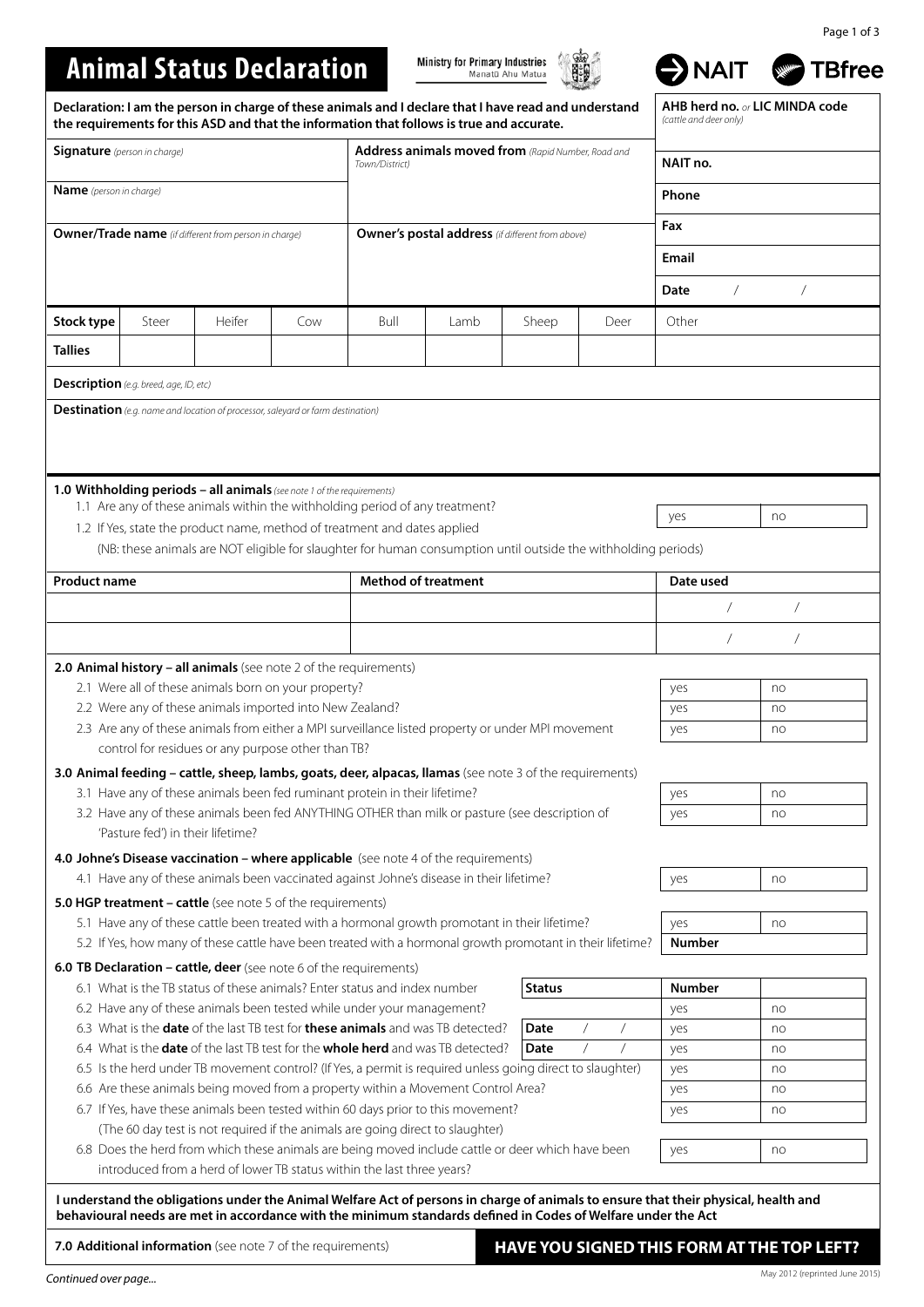|                | Declaration to Livestock Transporter that NAIT animals are tagged and registered                                                                 |                  |  |  |  |  |  |
|----------------|--------------------------------------------------------------------------------------------------------------------------------------------------|------------------|--|--|--|--|--|
|                | Please complete this form upon request from your transport operator.                                                                             |                  |  |  |  |  |  |
| I declare I am | the registered NAIT person in charge of these animals consigned for transport from this NAIT location                                            | yes              |  |  |  |  |  |
|                | or<br>the person in day-to-day charge of these animals consigned for transport from this location                                                | yes              |  |  |  |  |  |
| <b>Tally</b>   | animals are tagged and registered                                                                                                                | yes              |  |  |  |  |  |
| Tally          | animals are unsafe to tag, are visibly marked, and comply with the conditions of the exemption                                                   | yes              |  |  |  |  |  |
| <b>Tally</b>   | fallow deer are exempt from tagging and comply with the conditions of the exemption                                                              |                  |  |  |  |  |  |
| <b>Tally</b>   | animals destined for a game estate, safari park or zoo have had their NAIT<br>devices removed in accordance with the conditions of the exemption |                  |  |  |  |  |  |
|                | in accordance with the National Animal Identification and Tracing (NAIT) Act and Regulations.                                                    |                  |  |  |  |  |  |
| Signature      | Date                                                                                                                                             |                  |  |  |  |  |  |
|                |                                                                                                                                                  | OSPRI 2020 03 06 |  |  |  |  |  |

# **Requirements for the Declaration to Livestock Transporters**

### **Obligation on person who moves NAIT animals**

It is an offence to move a NAIT animal from a NAIT location or other location unless the animal is fitted with the prescribed NAIT device.

However, a transport operator or drover is exempt from the obligation if:

- (a) the PICA at the location from which the NAIT animal is moved provides the transport operator or drover with a declaration that the animal has been—
	- (i) fitted with the prescribed NAIT device; and
- (ii) identified and registered with the NAIT organisation in accordance with this Act; and
- (b) the transport operator or drover carries, or has access to, the declaration at all times while moving the animal.

To assist transporters with their compliance, they may request a declaration from you. Before completion of the declaration it is your responsibility to check your NAIT animals are tagged and registered in accordance with the Act. Any animals that are deemed unsafe to tag must be visually marked and comply with conditions of the exemption.

#### **Regulation 18 – NAIT (Obligation and Exemptions) Regulations**

NAIT animals being moved to a game estate, safari park or zoo may have their tags removed before transport if approval is given by a NAIT Authorised Person or NAIT officer pursuant to Regulation 18 and are exempt from the obligations under section 30 and 31A of the NAIT Act.